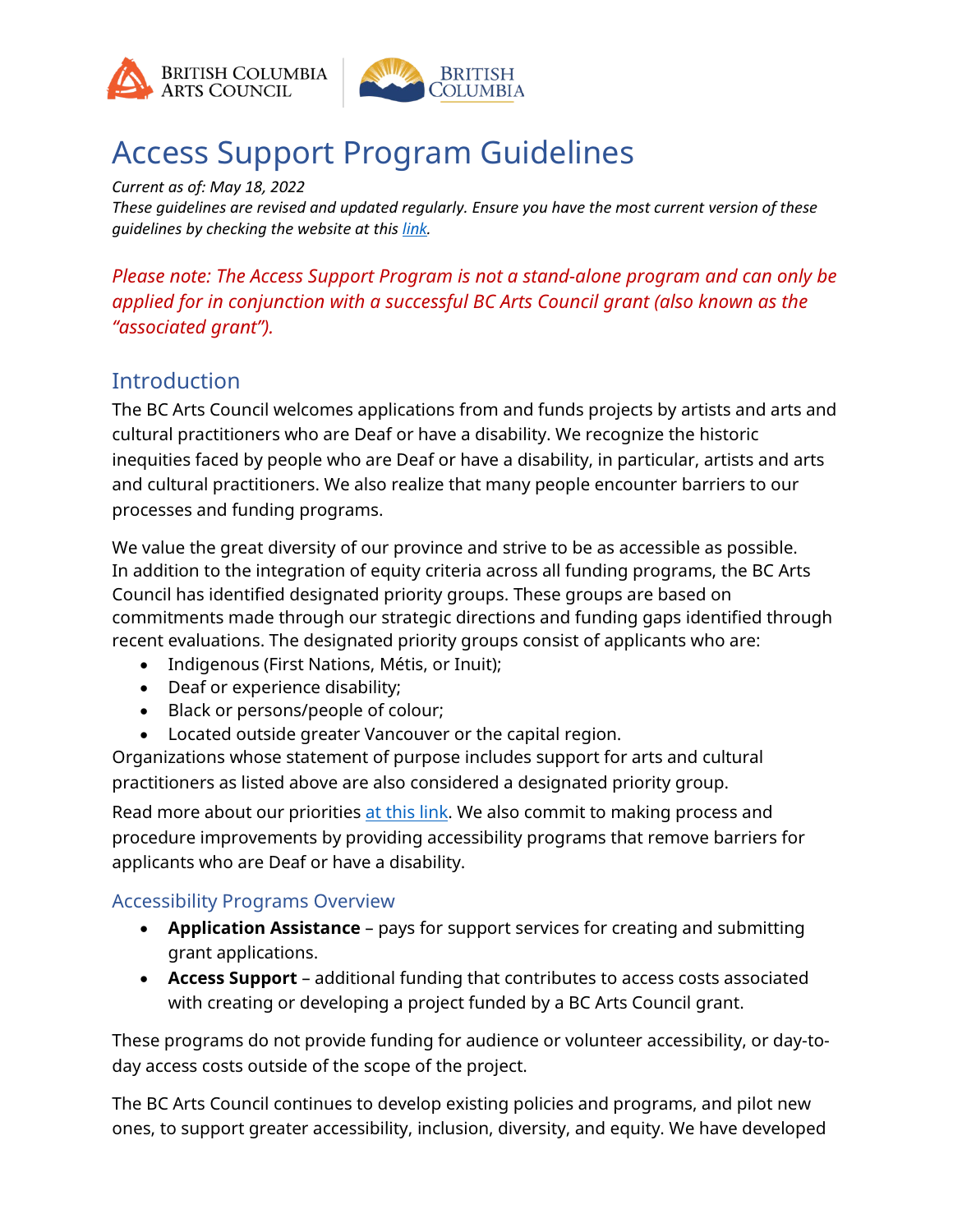these programs in consultation with existing and potential clients with lived experience and will continue to do so. We welcome feedback and questions at any time.

# Contact Us – We are Here to Help

To get advice, an overview of BC Arts Council programs, confirm your eligibility, discuss a request, to request assistance, or to provide feedback on our accessibility programs, contact our Accessibility Coordinator:

• Clayton Baraniuk – Program Advisor / Accessibility Coordinator 250-978-9839 or email to: [clayton.baraniuk@gov.bc.ca](mailto:clayton.baraniuk@gov.bc.ca)

For questions about project funding, Program Advisors welcome your call and can help find a program to support your project. A list of program and discipline specific Program Advisors is available at the [link here.](https://www.bcartscouncil.ca/about/staff-directory/)

This document contains information on the **Access Support** program. For information on **Application Assistance** visit this *link*.

## About Access Support

The Access Support program provides an additional contribution towards costs for specific accessibility services, rental equipment, and other supports required to carry out a project funded by the BC Arts Council (referred to as the "associated grant").

# Who Can Request Access Support

Access Support requests are limited to:

• Individual artists or arts and culture practitioners who self-identify as Deaf or have a disability.

OR

• Collectives led by individual artists or arts and culture practitioners who selfidentify as Deaf or have a disability.

OR

• Organizations with a **primary purpose** to support practitioners who are Deaf or have a disability, as specified in the organization's constitution.

Applicants must also:

- be eligible for the associated grant they are applying for
- have registered for the online Grant Management System (GMS)

For support registering, please contact us about Application Assistance, information linked [here.](https://www.bcartscouncil.ca/application-assistance)

At this time, Access Support requests are not accepted for Operating Assistance or Scholarship applications.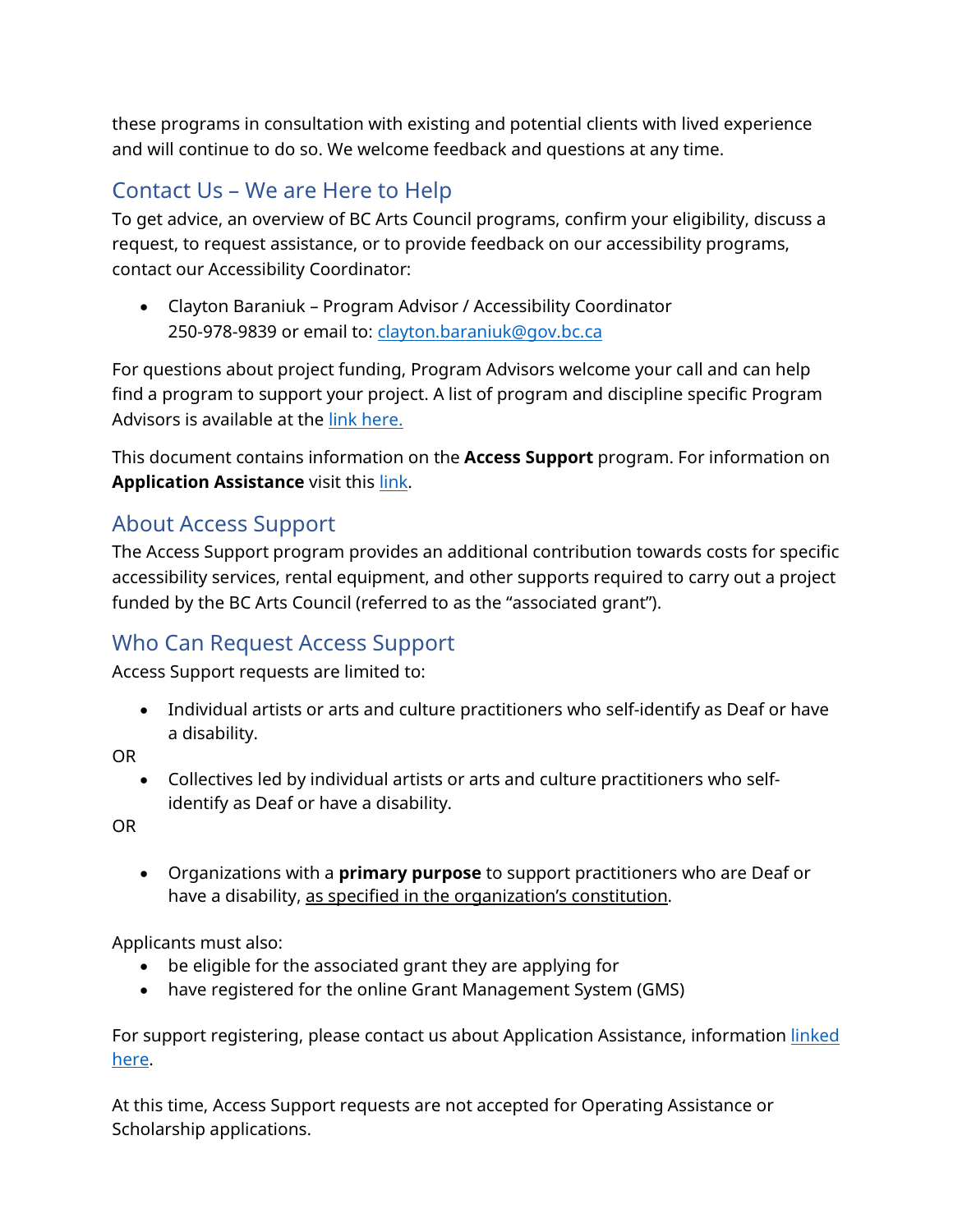## When to Request Access Support

Access Support requests can be submitted alongside an associated grant application, or up to 90 days after receiving the associated grant application results (if approved for funding).

### Funding Amount

The expected maximum amount is \$7500.00.

Larger requests will be considered based on available funding at the time of the request. Please contact the Accessibility Coordinator or your Program Advisor if your request exceeds the expected maximum. Support may be awarded for less than requested, however the BC Arts Council endeavours to fund at 100% of the request when possible.

#### How to Make a Request

- 1. Contact the [Program Advisor](https://www.bcartscouncil.ca/about/staff-directory/) for the associated grant or the Accessibility Coordinator to discuss your request and any Access Support you may require.
- 2. Submit a description of the barriers you are encountering, the supports and solutions needed to carry out your project, and a reasonable budget through the online Grant Management System (GMS).

## What Can Be Funded

Some examples of eligible costs for Access Support include (but are not limited to):

- Sign language interpretation
- Captioning or CART (Communication Access Realtime Translation) services
- Support workers or assistants
- Transcribers or specialized editors
- Project coordinator/assistant
- Visual describers or assistants
- Rental of specialized equipment
- Travel for service providers
- Accessibility software or app subscriptions
- Other accessibility needs as discussed with program staff

Contact the Accessibility Coordinator to discuss your needs at any time. They can confirm if costs can be included in an Access Support request.

### What Will Not Be Funded

Access Support is not available to fund:

- Artist fees or production costs
- Accessibility supports for audiences
- Travel costs or per diems (Travel for service providers is eligible)
- Supports and services not directly tied to the associated grant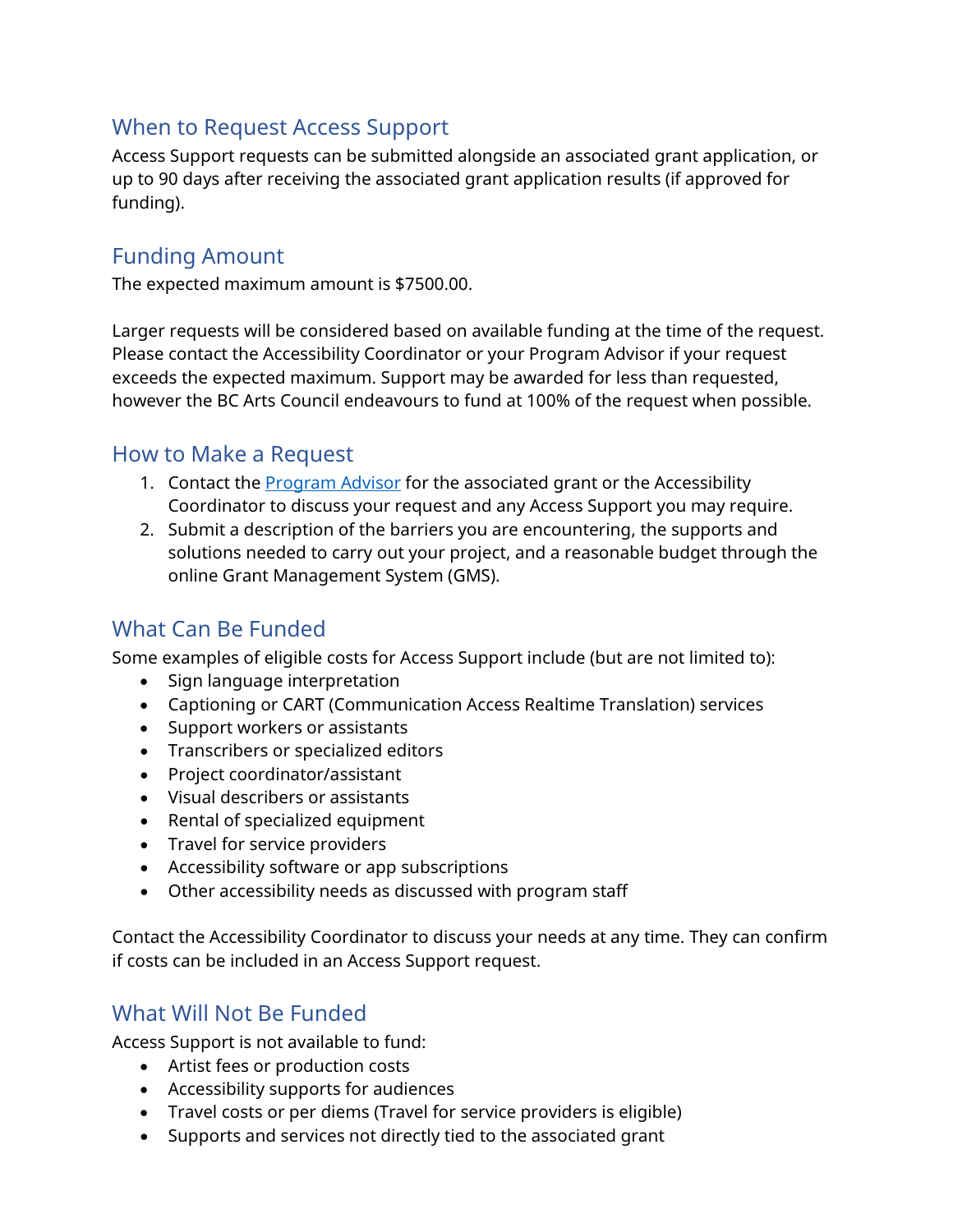- Major capital costs or equipment purchases (e.g. purchase of computers, mobility devices, renovations, etc.)
- Activities which have already received Access Support funding
- Support for applying or submitting updates or final reports for a BC Arts Council grant, which can be funded through the Application Assistance program
- Access Supports required for day-to-day living outside of the scope of the project (i.e.: hearing aids, medication, home care, regular therapy)
- Costs associated with basic training and post-secondary education (consult your school and review support[s provided by StudentAidBC\)](https://studentaidbc.ca/explore/grants-scholarships)

## What is a Reasonable Budget

Standard rates for disability-specific services and supports vary across rural and urban regions of our province and based on the activity and the experience of the provider. Applicants should compensate service providers at professional standards. To determine what a professional rate may be for your particular service provider, consider comparing to commonly used rate structures for professional artists in your discipline (i.e.: Canadian Artist Representation (CARFAC), Associated Designer of Canada (ADC), Canadian Actors Equity Association (CAEA), American Federation of Music (AFM), Canadian Alliance of Dance Artists (CADA), Independent Media Arts Alliance (IMPAA) etc.).

BC Arts Council uses the following fees as a general guide for costs, understanding specific amounts vary widely. This list does not include all accessibility services eligible for Access Support.

- General Support Worker | \$25 \$35 / hour
- Visual Guides, Assistants, Describers | \$35- \$65/ hour
- Sign Language Interpretation | ASL: \$100 \$150 / hour
- Transcription Services | \$50 \$70 / hour

Contact the Accessibility Coordinator for further guidance if needed.

### How will Requests be Reviewed

Eligible requests will be reviewed by an internal committee of BC Arts Council staff led by the Accessibility Coordinator. Applications will be assessed using the following criteria:

- a reasonable budget
- how directly the support is tied to carrying out the activities in the associated grant

# Notification of Access Support Funding

Notification of the results of your request will be delivered after notification of funding for your associated grant. Notification is sent to the contact for the associated grant in the online Grant Management System (GMS). Ensure the email address [bc.artscouncil.noreply@gov.bc.ca](mailto:bc.artscouncil.noreply@gov.bc.ca) is on your email program's safe sender list.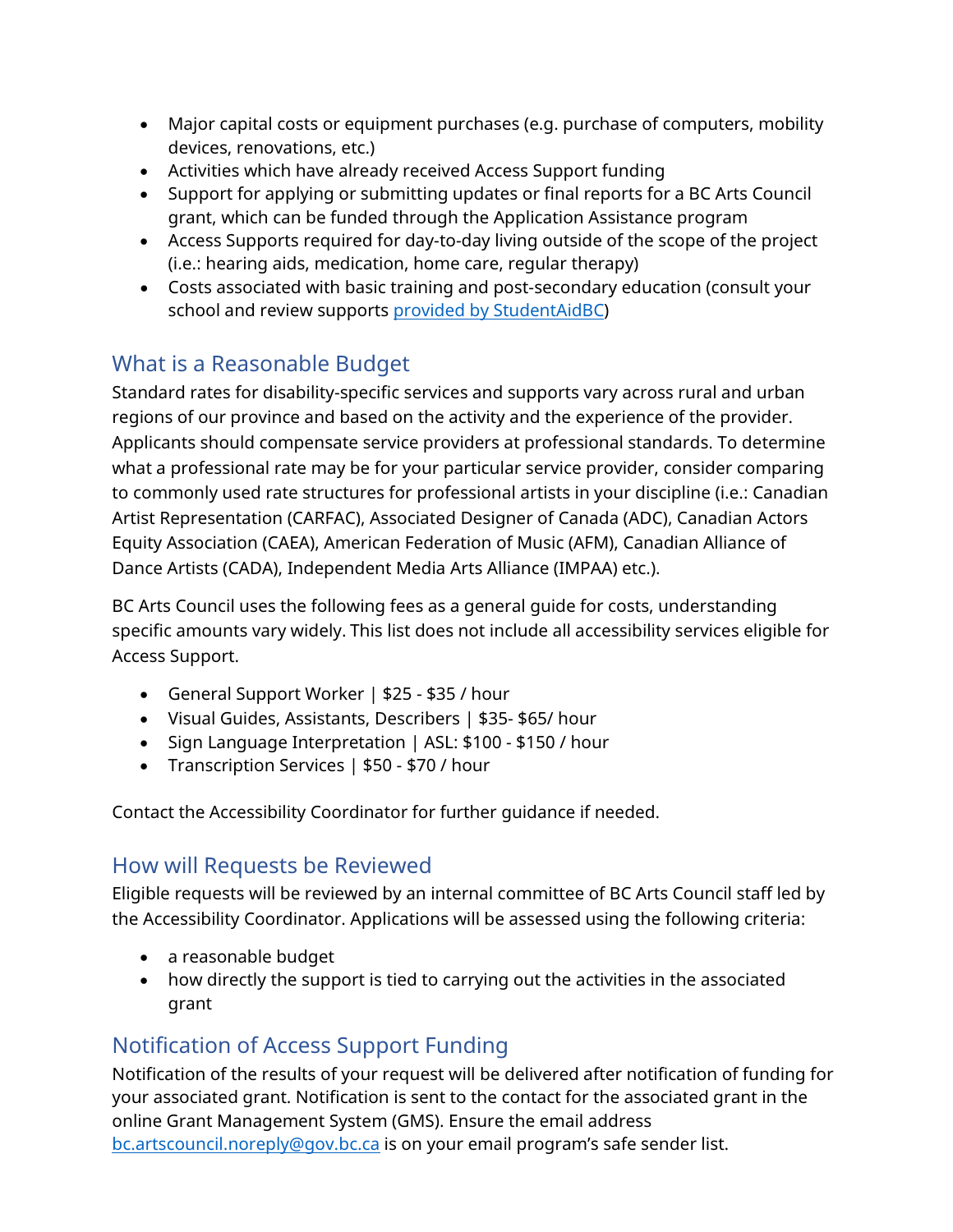### Final Report

Recipients must submit a brief summary of their Access Support when completing the final report of the associated grant through the online Grant Management System (GMS). The summary should include:

- Final cost breakdown of accessibility supports
- Brief description on how the Access Support funds were used

# Payment of Support

Access Support payments will be delivered within six weeks of notification of approval for Access Support funding. As an agency of Government, all payments from the BC Arts Council are subject to an authorizing appropriation under the [Financial Administration Act](https://www.bclaws.gov.bc.ca/civix/document/id/complete/statreg/96138_01)*.*

The BC Arts Council reserves the right to redistribute, delay, or suspend payments if:

- The recipient does not carry out its planned program of activities.
- The project undergoes major changes in artistic or administrative direction.
- The recipient does not meet its obligations, including legal obligations and submission of final reports.
- The recipient fails to respect the commitment to provide a safe and respectful workplace free from harassment, discrimination, and sexual misconduct.

#### **Grants are taxable income and could impact eligibility for disability assistance**

**programs.** Individuals receiving grants are issued T4As for the year in which the grant payment is processed, which is often characterized as self-employed income. For questions related to disability assistance programs and how to report expenses such as access costs, review the Self-Employment Program, [linked here,](https://www2.gov.bc.ca/gov/content/governments/policies-for-government/bcea-policy-and-procedure-manual/eppe/self-employment-program-sep-for-ppmb-and-pwd) or contact the Ministry of Social Development and Poverty Reduction at 1-866-866-0800 to discuss.

# Confidentiality of Information

The collection, use, and disclosure of personal information are subject to the privacy provisions of the Freedom of Information and Protection of Privacy Act. Access Support applicant information will not be shared with members of the associated grant application's assessment panel or shared publicly without explicit permission from the applicant. The names and locations of successful award recipients of the associated grant may be published, along with the amount of the award, in the Annual Report of the BC Arts Council as well as in various communications and promotional vehicles of the BC Arts Council and Government of British Columbia. Social Insurance Numbers are provided to Canada and Revenue Agency through the issuance of T4As.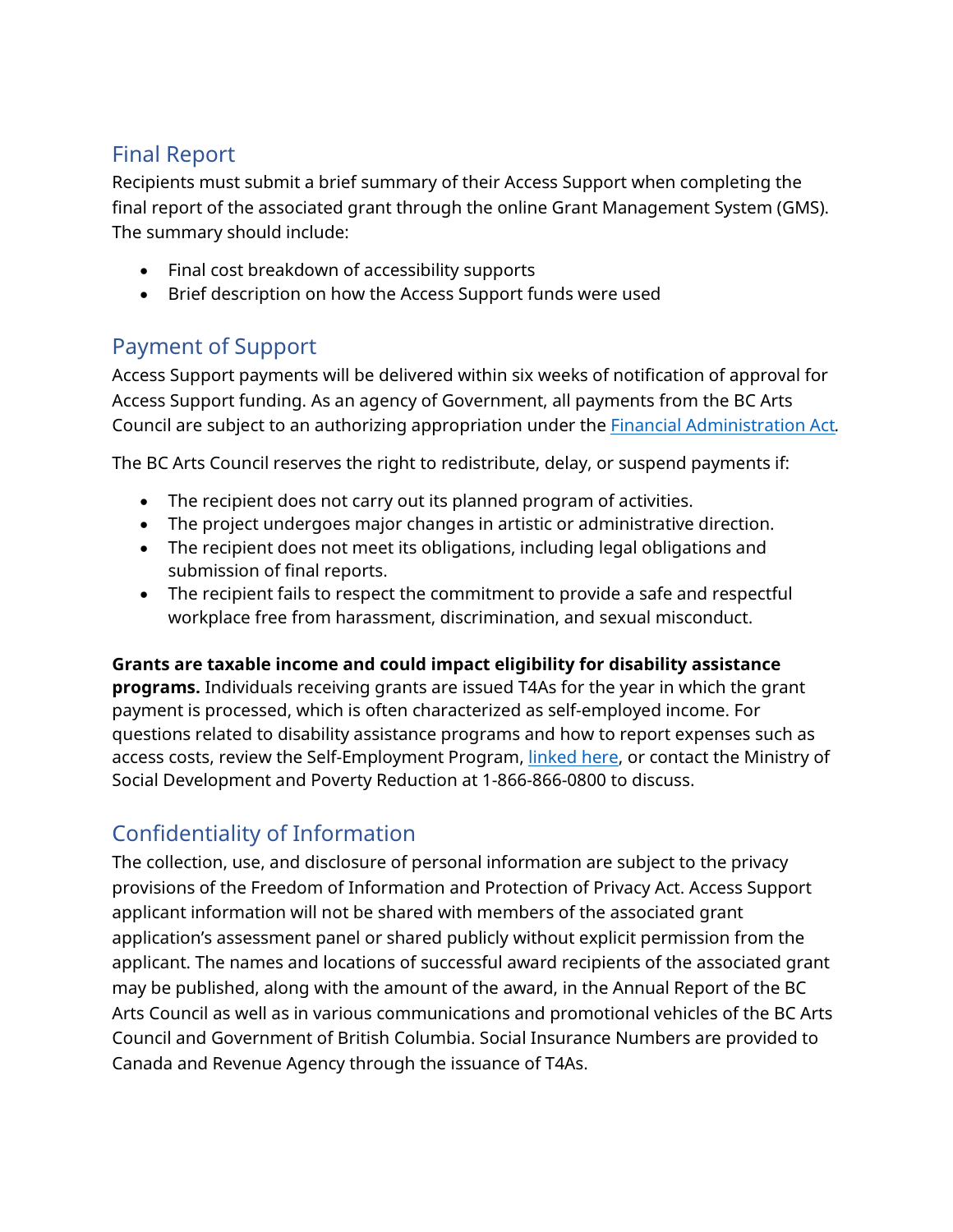# Preview Application - Access Support Request

This is not an official application form but is provided for reference purposes. You must use the Access Support tab in the associated grant program in GMS to apply.

#### Description of supports and cost breakdown

Describe the barriers you are encountering, and the supports and solutions needed to carry out your project. Include as many specifics as possible, and names where known.

#### **Total Access Support amount requested**

| <b>Description</b> | <b>Cost Breakdown + Total</b> |
|--------------------|-------------------------------|
|                    |                               |
|                    |                               |
|                    |                               |
| <b>TOTAL</b>       |                               |

The TOTAL amount must match the sum of total Access Support amount requested.

#### Example of cost breakdown description:

| <b>Description</b>                                      | <b>Cost Breakdown + Total</b>      |
|---------------------------------------------------------|------------------------------------|
| ASL Interpretation (2 interpreters) for new play        | \$80/ hour for 7 hours = \$560 $x$ |
| workshop, 1 day, 10am-5pm, for artist Casey Chetwynd    | 2 interpreters for 1 day $=$       |
| who is Deaf and requires ASL interpretation to          | \$1120                             |
| communicate.                                            |                                    |
| Two-day rental of powered scooter for workshop for      | 2 days at \$45/day = \$90          |
| Kei Princeton, who has limited mobility and uses a      |                                    |
| wheelchair, and does not own a power scooter that is    |                                    |
| needed to cross the stage quickly.                      |                                    |
| Personal Support Worker: 2 days for 24hr/day. Day       | $$500 \times 2 = $1000$            |
| rate: \$500 for Hari Sointula who is coming from out of |                                    |
| town and has limited mobility and requires support for  |                                    |
| all day to day living functions when away from home.    |                                    |
| Round Trip flight for Personal Support Worker for Hari  | \$300                              |
| Sointula, who is required to support Hari during travel |                                    |
| to and from the studio.                                 |                                    |
| Visual describer for August Hazelton, who is blind, to  | $$60 \times 4 = $240$              |
| describe the set and surroundings so that August can    |                                    |
| understand the stage set up $-1$ day (4 hours).         |                                    |
| Support worker for Rowan Hope, who is neurodiverse      | $$30 \times 5 = $150$              |
| and has trouble interacting with groups of people, to   |                                    |
| support the planning of the day and their interactions  |                                    |
| with the group of people in attendance. 1 day - 5       |                                    |
| hours.                                                  |                                    |
| <b>TOTAL</b>                                            | \$2900.00                          |